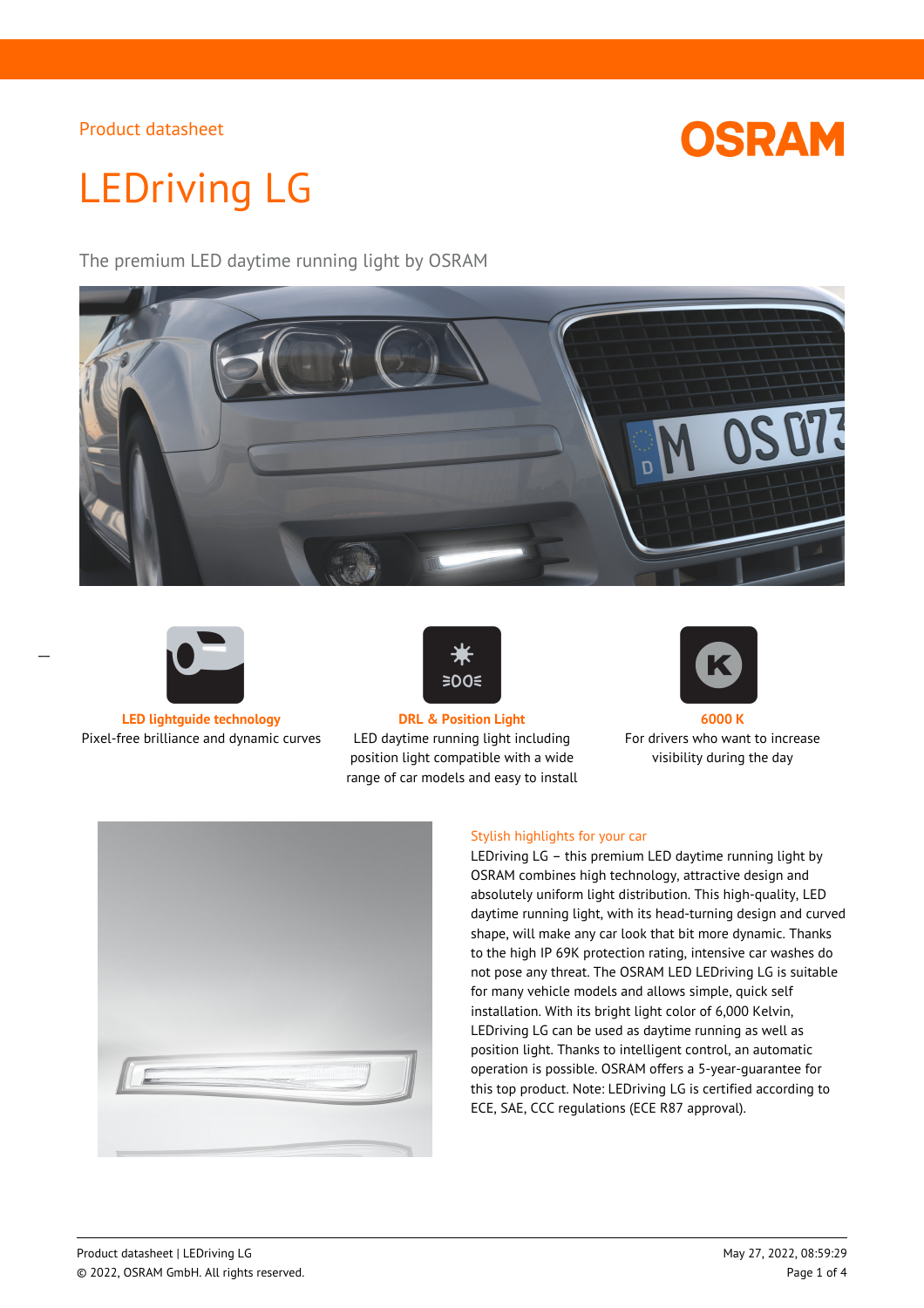## Technical data

## **Product information**

| Order reference        | LEDDRL102 |
|------------------------|-----------|
| <b>Electrical data</b> |           |
| Nominal voltage        | 13.5V     |
| <b>Nominal wattage</b> | 15 W      |

## **Photometrical data**

| Color temperature | 6000 K |
|-------------------|--------|
|                   |        |

# **Dimensions & weight**

 $\frac{1}{2}$ 



 $\overline{C}$ 

| Length                         | 167.0 mm           |
|--------------------------------|--------------------|
| <b>Product weight</b>          | 953.00 g           |
| Width                          | 42.0 mm            |
| <b>Height</b>                  | 32.0 mm            |
| Lifespan                       |                    |
| Guarantee                      | 5 years            |
| <b>Additional product data</b> |                    |
| Connector to lamp              | Wire Kit           |
| <b>Capabilities</b>            |                    |
| <b>Technology</b>              | LED                |
| Certificates & standards       |                    |
| <b>Standards</b>               | <b>ECE R87, R7</b> |
|                                |                    |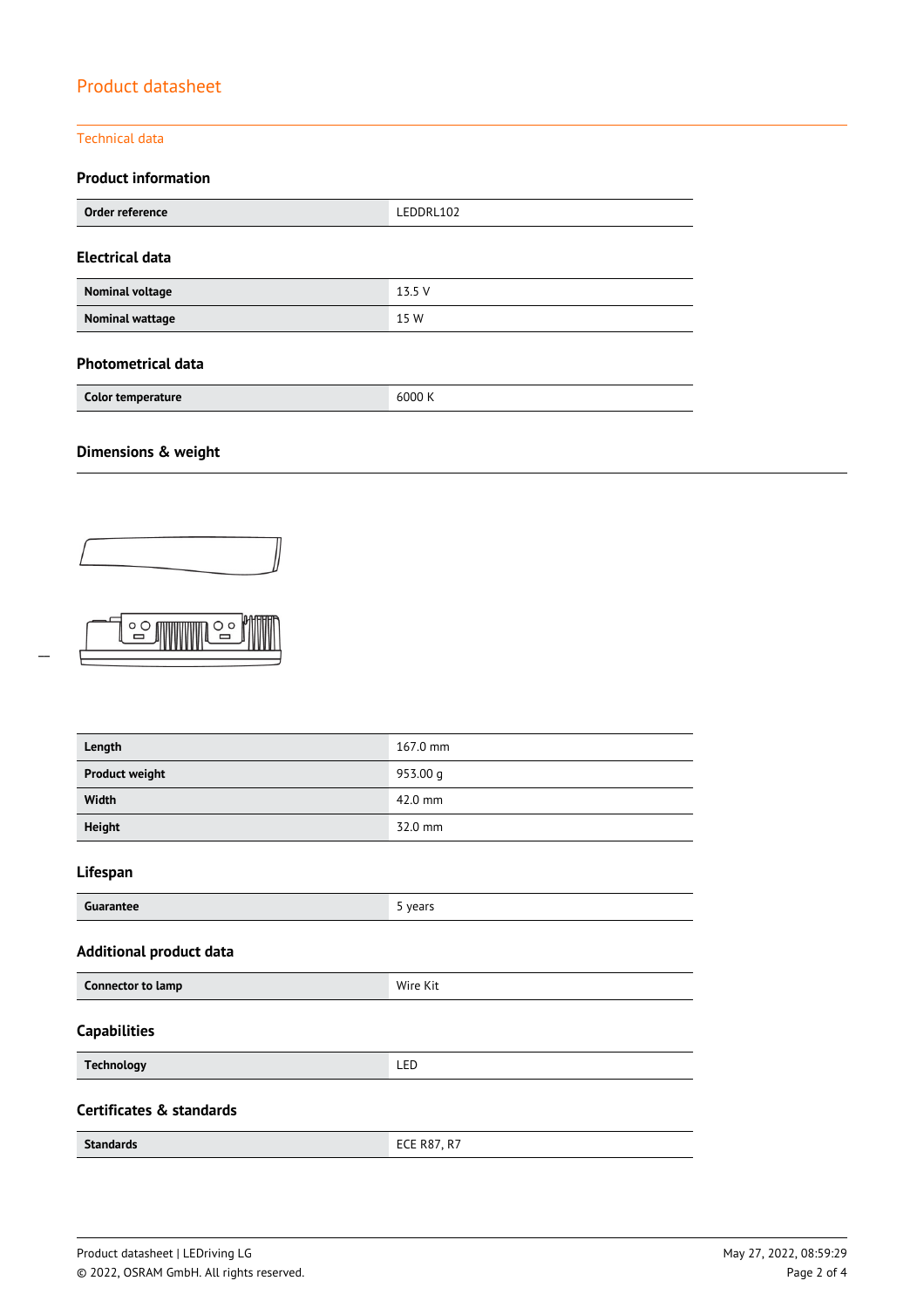| Approval marks - approval                                             | E4 approval  |  |
|-----------------------------------------------------------------------|--------------|--|
| Country specific categorizations                                      |              |  |
| Order reference                                                       | LEDDRL102    |  |
| Logistical data                                                       |              |  |
| <b>Commodity code</b>                                                 | 851220009000 |  |
| <b>Environmental information</b>                                      |              |  |
| Information according Art. 33 of EU Regulation (EC) 1907/2006 (REACh) |              |  |

| Date of Declaration               | 21-12-2021                                                                                            |
|-----------------------------------|-------------------------------------------------------------------------------------------------------|
| <b>Primary Article Identifier</b> | 4052899200494   4052899266506                                                                         |
| Candidate List Substance 1        | Lead                                                                                                  |
| CAS No. of substance 1            | 7439-92-1                                                                                             |
| Safe Use Instruction              | The identification of the Candidate List substance is<br>sufficient to allow safe use of the article. |
| Declaration No. in SCIP database  | 19f74344-8fa5-4c6e-8ebb-52f2404cbddf   165e644a-<br>c839-4073-94d5-6f636c4739aa                       |

## Logistical Data

 $\overline{a}$ 

| <b>Product code</b> | <b>Product description</b> | Packaging unit<br>(Pieces/Unit) | <b>Dimensions (length</b><br>x width x height) | <b>Volume</b>           | <b>Gross weight</b> |
|---------------------|----------------------------|---------------------------------|------------------------------------------------|-------------------------|---------------------|
| 4052899200494       | LEDriving LG               | Folding carton box              | 288 mm x 79 mm x<br>$204$ mm                   | 4.64 $\rm{dm^{3}}$      | 1162.00 g           |
| 4052899200500       | LEDriving LG               | Shipping carton box             | 350 mm x 305 mm x<br>233 mm                    | $24.87$ dm <sup>3</sup> | 5235.00 g           |

The mentioned product code describes the smallest quantity unit which can be ordered. One shipping unit can contain one or more single products. When placing an order, for the quantity please enter single or multiples of a shipping unit.

#### Download Data

| <b>File</b>                                                        |
|--------------------------------------------------------------------|
| User instruction<br>503372_LED Daytime Running Light Kit LEDDRL102 |

## **Legal advice**

Detailed guarantee terms can be found at www.osram.com/am-guarantee.